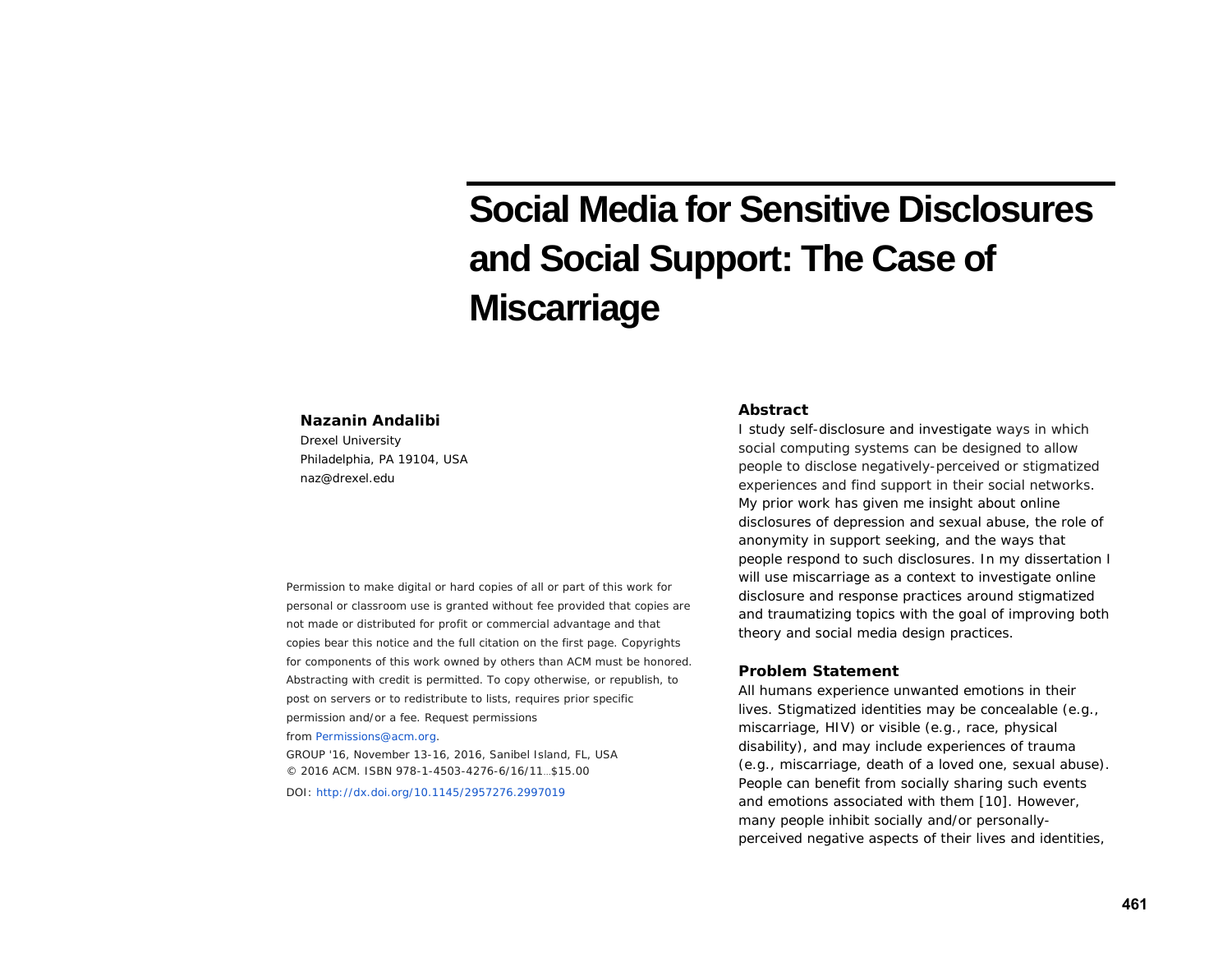and sometimes they suffer as a result of this inhibition. Other times, when they do disclose, they might face negative consequences such as social rejections. On the other hand, there are potential benefits such as enactment of various forms of social support in disclosing such experiences and emotions associated with them. Social science literature provides us with several models (e.g., [9] [6]) to describe and explain disclosure practices in non-mediated and dyadic contexts. However, understanding self-disclosure practices when mediated by technology and with larger audiences is still an open and complex area of inquiry.

Social computing platforms are often celebrated for their capacity to connect; yet when people experience distress, they often find it difficult to use social media to seek support. I frame seeking support as a type of self-disclosure that often involves risking one's "face" in Goffman's [5] terms. Goffman posits that people want to create positive impressions of themselves [5], and sharing more positive rather than negative events and emotions has been linked to such positive impressions [7]. Individuals experiencing positive events are more motivated to share these events with their networks than those experiencing negative events [11]. Yet, if communicated, difficult disclosures can serve as a way to find support. Other HCI researchers have investigated the design and use of online environments for support. For example, research indicates that when people post on Facebook about a stressful event like a job loss, their strong ties provide support; however, the presence of strong ties may also exacerbate feelings of embarrassment and increase stress as well [3], which pertains to the important role of the disclosure audience. How do people disclose sensitive information and potentially stigmatized emotions as they use social

media? What are the conditions in which these disclosures could lead to supportive interactions? Important questions remain about how these complex social performances are enacted or best supported in computer-medicated environments. I plan to tackle this space in my dissertation.

## **Pilot Work**

In pilot studies, I have examined depression-related photo sharing on Instagram to understand how shared media like photographs create opportunities for people to disclose negative emotions and how others respond [2]. Noting that Instagram does not have a "real name" policy and people could use pseudonyms, I found evidence of emergent support networks. Most importantly, interactions around depression-tagged images are mainly supportive and rarely include aggressive or negative remarks. I have also investigated sexual-abuse disclosures on reddit [1]. In this work, I found that affordances that support anonymous disclosures and faceted identity performances [4] are important: people are more likely to seek support anonymously, and men (who face more stigma as victims of sexual abuse) are more likely to disclose abuse using throwaway accounts that are not linked with their primary reddit identities. In a current project, I am using content analysis methods to investigate potential differences in the types of responses that anonymous and identified sexual-abuse disclosures on reddit attract.

#### **Proposed Dissertation Work**

My pilot studies and prior work suggest that there is potential for social media to be designed in ways that not only enable safe sharing of negative experiences, but also encourage development of emergent support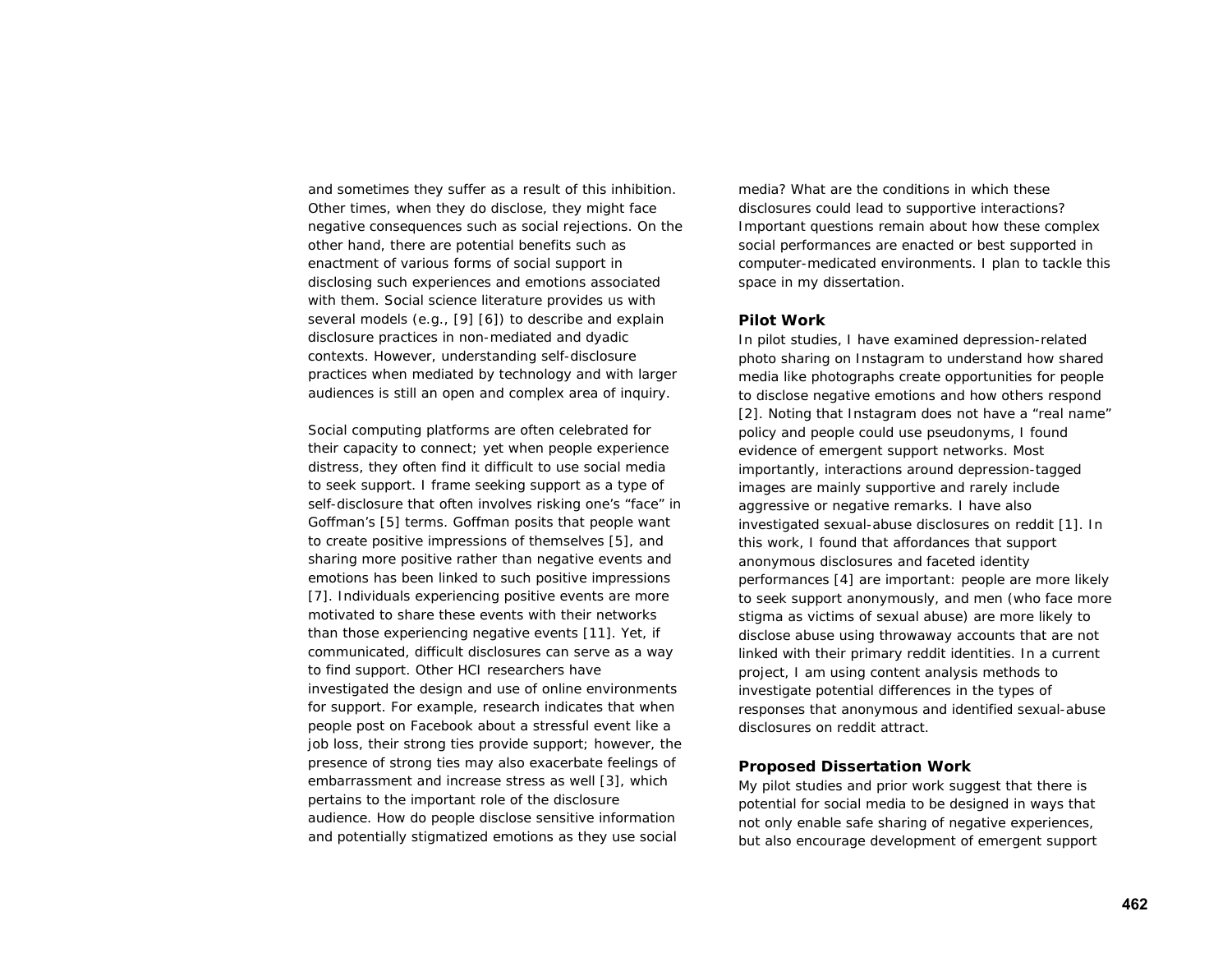# **Research Questions**

**RQ1**. How do people who have experienced miscarriage decide to disclose feelings and experiences related to this experience online, to whom, when, through what channels, and why?

**RQ2**. How do people decide whether and how to respond to disclosures that they perceive to be negative or stigmatized on social media?

**RQ3**. What technological affordances and constraints play a role in mediating disclosures, responses to them, and perceptions of disclosures and responses in the context of social technologies? How can the design of social computing environments encourage supportive interactions?

networks that can help people feel less alone and receive more sympathy. In my dissertation, I plan to take miscarriage as a context that is often socially stigmatized, often traumatizing, associated with negative feelings, and hard to disclose in order to *examine how and when people share negative emotions and experiences in online networks, the conditions in which self-disclosures are likely to lead to supportive interactions, and how social media can be designed to promote positive outcomes for people who disclose stigmatized experiences*. My specific research questions are described in the sidebar, and I plan to conduct the following studies to address them by taking a phenomenological approach.

*Study 1: Semi-structured interviews with people who have had miscarriages about their beliefs and practices with respect to disclosure, nondisclosure and responses to others people's disclosures:* The first purpose of this study is to gain a deep understanding of the goals and decision-making process behind disclosure and nondisclosure on social media of miscarriage-related feelings and experiences, and the factors that influence these decisions. I will delve into the perceived sociotechnical, relational, cultural, and individual factors that influence disclosure decisions. This study will contribute to understanding the contexts that encourage or inhibit miscarriage disclosures on social media, such as where (platform choice), when, how, and why people disclose or do not disclose. This will primarily address RQ1 and RQ3, and partially RQ2.

*Study 2: Semi-structured interviews and vignettes with people about response practices when facing other people's disclosures:* The purpose of this study is to

delve deep into reactions of people who come across negative and stigmatized disclosures as they browse social media, and the reasons and mechanisms behind those. The results of this study will address RQ2 and RQ3 and will contribute to a richer understanding of the decision making processes around responding or not responding to sensitive disclosures, and factors that inhibit or disinhibit various types of response behavior in the face of such disclosures. In addition to interviews, I will also use vignettes that I have designed and ask participants to tell me how they would react to a miscarriage disclosure by particular members of their network (e.g., friend, family, etc.).

In both of these studies, because I cannot predict what sharing platforms are important to my participants, and because people likely use a variety of mediums, I will not focus on any particular one. Instead, I take an ecological perspective and I will follow up on particular channels participants use as needed and as they come up in the interviews. I will also I will use participants' social media data where possible to understand the phenomena better. I will analyze interview data using the constant comparative approach.

*Study 3: Semi-structured interviews with redditors about their disclosure, non-disclosure, and response practices on miscarriage subreddits, content analysis of posts and comments, and investigating the role of anonymity afforded by throwaway accounts in disclosure and response practices:* In this study I will interview participants who post on miscarriage-related subreddits. I choose reddit because these disclosures are already happening there, and two levels of identifiability are allowed: using a pseudonym and using a throwaway account that is a proxy for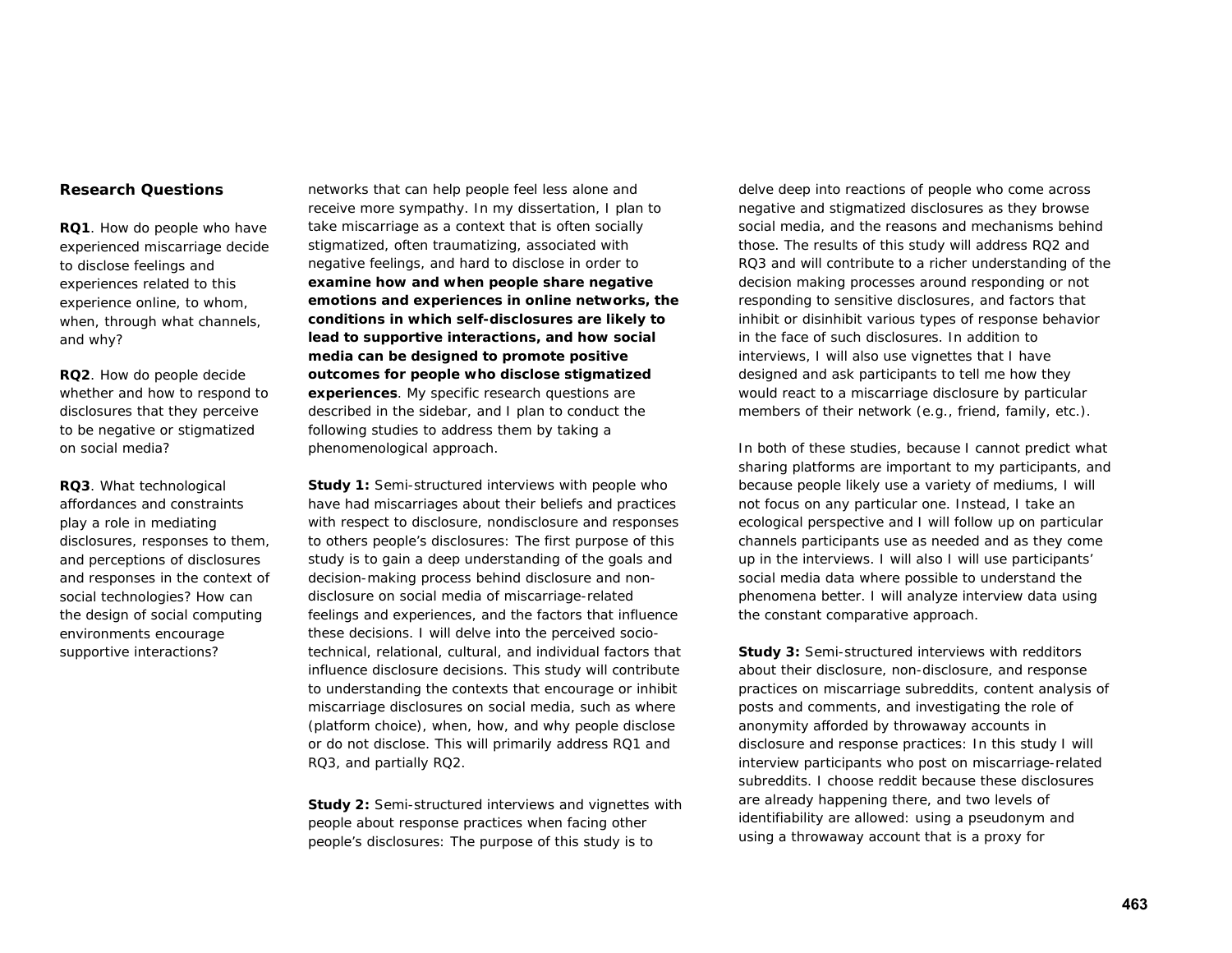anonymity [8]. This will allow me to not only ask these participants about their disclosure and response behavior on reddit, but also follow up to understand their overall social media practices in this context and to complement studies 1 and 2. In addition to interviews, I will use qualitative content analysis methods to characterize disclosures and responses and quantitative methods to understand these variables' disclosures and interactions around them.

# **Expected Contributions**

I expect to improve our empirical and theoretical understanding of how and in what contexts sensitive disclosures (i.e., disclosures that make people feel vulnerable) happen in computermediated environments and how and in what contexts supportive interactions occur. Although in most of this work I focus on miscarriage, I expect some of my results to go beyond this specific experience and be applied to other stigmatized and sensitive contexts that make people feel vulnerable and where social support following disclosures would be helpful. Finally, by understanding the role of technological affordances in disclosure and response practices, I will be able to recommend social media design improvements that will better enable safe and sensitive disclosures and more social support. To me, my dissertation is the beginning of a research career that in addition to the intellectual contributions, tries to give a voice to underrepresented and stigmatized populations and make the world just a bit more supportive, compassionate, and open to live in.

## **References**

1. Nazanin Andalibi, Oliver L Haimson, Munmun De Choudhury, and Andrea Forte. 2016. Understanding

Social Media Disclosures of Sexual Abuse Through the Lenses of Support Seeking and Anonymity. In *Proceedings of the ACM SIGCHI Conference on Human Factors in Computing Systems*.

- 2. Nazanin Andalibi, Pinar Ozturk, and Andrea Forte. 2017. Sensitive Self-disclosures, Responses, and Social Support on Instagram: the Case of #depression. In *Proceedings of ACM Conference on Computer-Supported Cooperative Work and Social Computing*.
- 3. Moira Burke and Robert Kraut. 2013. Using Facebook after losing a job: Differential benefits of strong and weak ties. 1419–1430.
- 4. Shelly D. Farnham and Elizabeth F. Churchill. 2011. Faceted identity, faceted lives: social and technical issues with being yourself online. In *Proceedings of the ACM Conference on Computer Supported Cooperative Work & Social Computing*, 359–368. http://doi.org/10.1145/1958824.1958880
- 5. Erving Goffman. 1959. The presentation of self in everyday life.
- 6. K Greene, TD Afifi, and WA Afifi. 2009. An integrated model of health disclosure decision-making. *Uncertainty and information regulation in interpersonal contexts: Theories and applications*: 226–253.
- 7. Mark R Leary and Robin M Kowalski. 1995. The selfpresentation model of social phobia. *Social phobia: Diagnosis, assessment, and treatment*: 94–112.
- 8. Alex Leavitt. 2015. "This is a Throwaway Account": Temporary Technical Identities and Perceptions of Anonymity in a Massive Online Community. In *Proceedings of the ACM Conference on Computer Supported Cooperative Work & Social Computing*.
- 9. Julia Omarzu. 2000. A Disclosure Decision Model: Determining How and When Individuals Will Self-